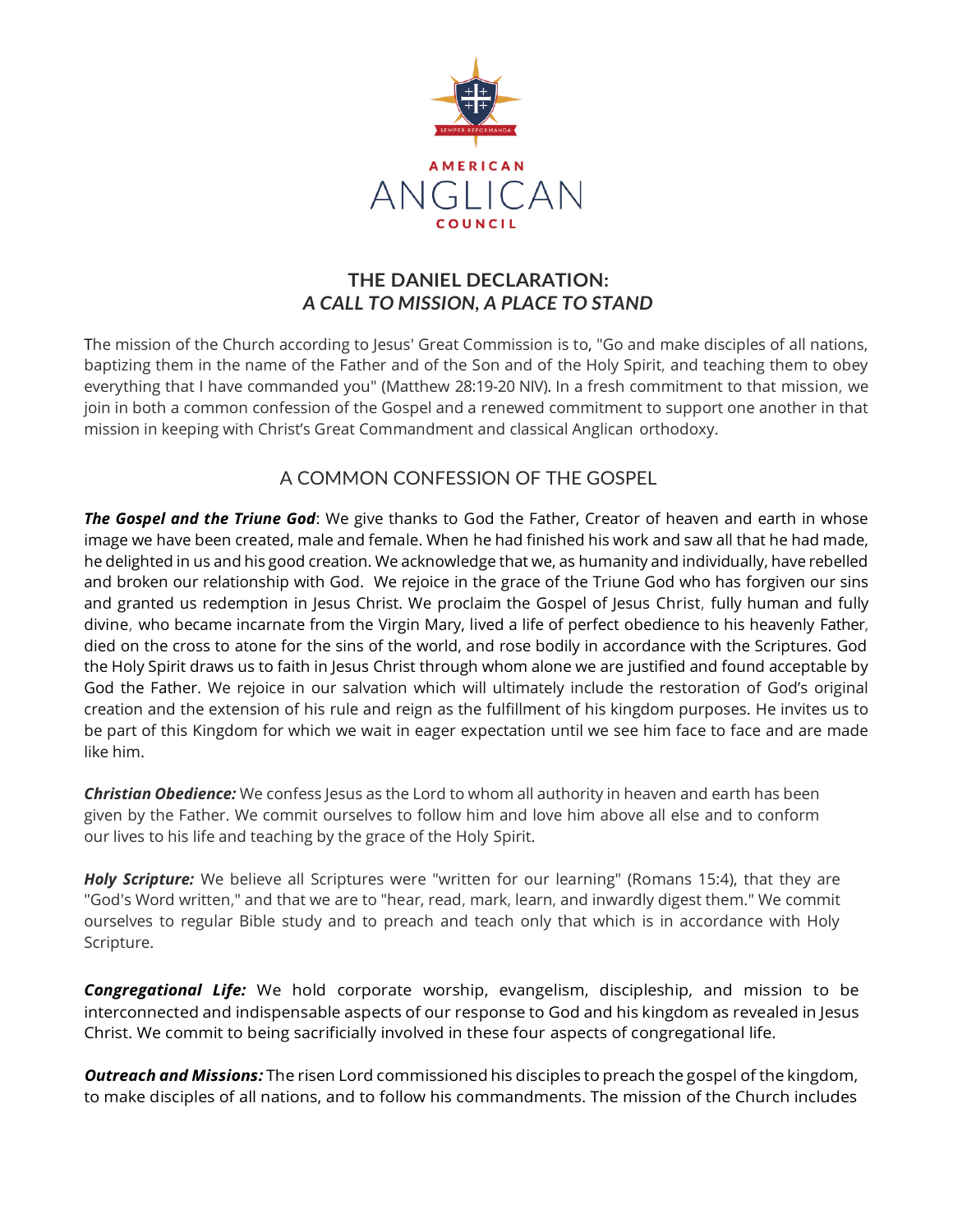both evangelistic proclamation and deeds of love and service. We commit ourselves and our resources to this mission both locally and to the uttermost parts of the earth. We affirm our particular responsibility to know, love, and serve the Lord in our local settings and contexts. Since the biblical pattern of witness moves from the local to the global, we will endeavor to be well- informed about our local communities and active in church planting, service, Biblical justice, and cross-cultural, international mission with particular concern for the poor and the unreached peoples of the world for the purpose of evangelism, discipleship, and the redemption of all things in Christ.

*Historical Faith, Ecumenical Vision:* We affirm the faith of the Church as it is set forth in the Apostles, Nicene, and Athanasian creeds and in the classical Prayer Book tradition including those documents contained in the "Documentary Foundations" section of the 2019 ACNA Book of Common Prayer (pp. 766-802). We further affirm the doctrine, discipline, and worship of Christ as Anglicans have received them according to the Fundamental Declarations in Article I of the Constitution of the Anglican Church in North America. We affirm the Jerusalem Statement and Jerusalem Declaration (2008) and the Global South Fellowship of Anglicans' Cairo Covenant (2019) as expressing the normative and ultimate authority of Holy Scripture, and as the basis for both our present unity with brothers and sisters in the Anglican Communion and the future reunion of all the divided branches of Christ's one holy, catholic, and apostolic Church.

#### CONTEMPORARY IMPLICATIONS OF THE GOSPEL

*Christian mission* is rooted in unchanging biblical revelation. At particular times, however, specific challenges to authentic faith and holiness arise which require thoughtful and vigorous response. We, therefore, speak to the following issues of our time and culture:

*The Uniqueness of Jesus Christ:* While religions and philosophies of the world are not without elements of truth, Jesus Christ alone is the full revelation of God. In and through the Gospel, Jesus judges and corrects all views and doctrines. All persons everywhere need to learn of him, come to know and believe in him, and receive the forgiveness of sin and new life in him as there is no other name given under heaven by which we must be saved (Acts 4:12).

*Church and State:* Biblical social commandments, the Christian ethical tradition, and the principles of natural law taught by reason are foundational to the well-being of every society. Recognizing the call of Christians to be faithful witnesses and a transformational presence in society, we commit to expressing these commandments and principles in all spheres of life including the public realm of the nations in which we live. At the same time, we reaffirm the truth that our ultimate citizenship is in heaven and that we await from there our Savior, Jesus Christ (Phil 3:20).

*Sanctity of Life:* All human life is a sacred gift from God and intrinsically valuable; its value is not contingent on its utility. Human life is to be protected and defended from conception to natural death. We will uphold the sanctity and inviolability of life and bring the grace and compassion of Christ to those who face the realities of previous abortion, unwanted pregnancy, and end-of-life illness.

*Generous Welcome:* We love because he loved us first, so in grateful response to Christ Jesus in whom there is neither Jew nor Greek, slave nor free, male nor female, we will extend the welcome of the Church to every person, regardless of race, sex, social or economic status, sexual attractions, or past behavior. As we all are sinners and can only find our true identity in Christ, we call upon those who